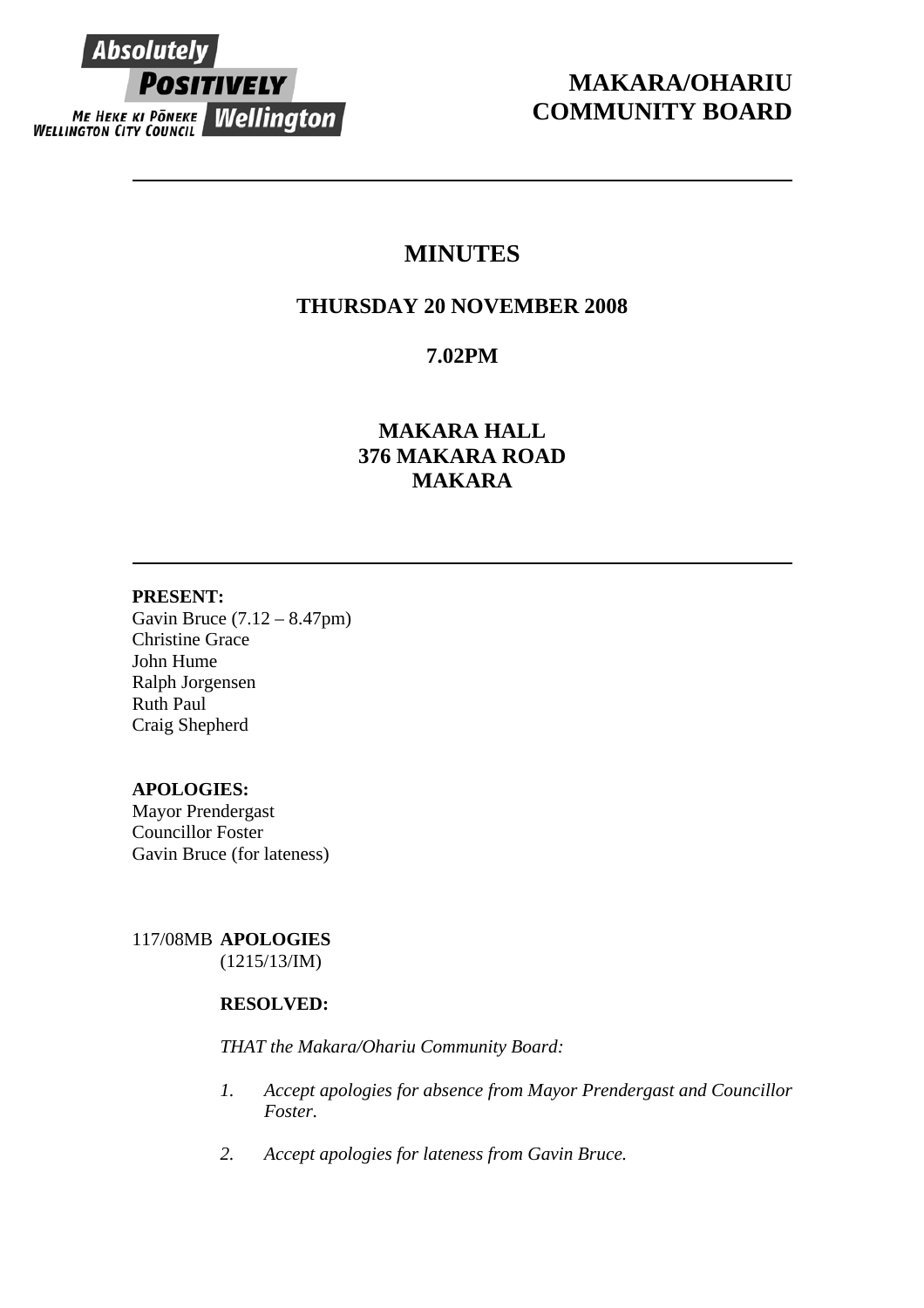## 118/08MB **CONFLICT OF INTEREST DECLARATIONS** (1215/13/IM)

#### **NOTED:**

- 1. Ralph Jorgensen declared a conflict of interest in relation to Report 7 Resource Consents - Approvals and Applications for 8 October 2008 to 11 November 2008. He advised that he would not take part in discussion or voting on the report.
- 2. See 125/08MB for the conflict of interest declaration from Gavin Bruce.

#### 119/08MB **MINUTES FOR CONFIRMATION** (1215/13/IM)

## **RESOLVED:**

*THAT the Makara/Ohariu Community Board:* 

*1. Approve the minutes of the meeting held on Thursday 17 April 2008 and Thursday 16 October 2008 having been circulated, be taken as an accurate record of that meeting.* 

#### 120/08MB **PUBLIC PARTICIPATION** (1215/13/IM)

#### **NOTED:**

There was no public participation.

#### 121/08MB **ORDER OF BUSINESS**

(1215/13/IM)

#### **RESOLVED:**

#### *THAT the Makara/Ohariu Community Board:*

*1. Consider the agenda as follows: Report 2 - Roading Report Report 3 - Project Westwind, Community Liaison Group and Increase in Visitor Numbers in Makara Report 1 - Proposed Makara Horse Track Report 4 - Project Mill Creek Report 5 - Ratification of Draft Track Recreation Activities Policy*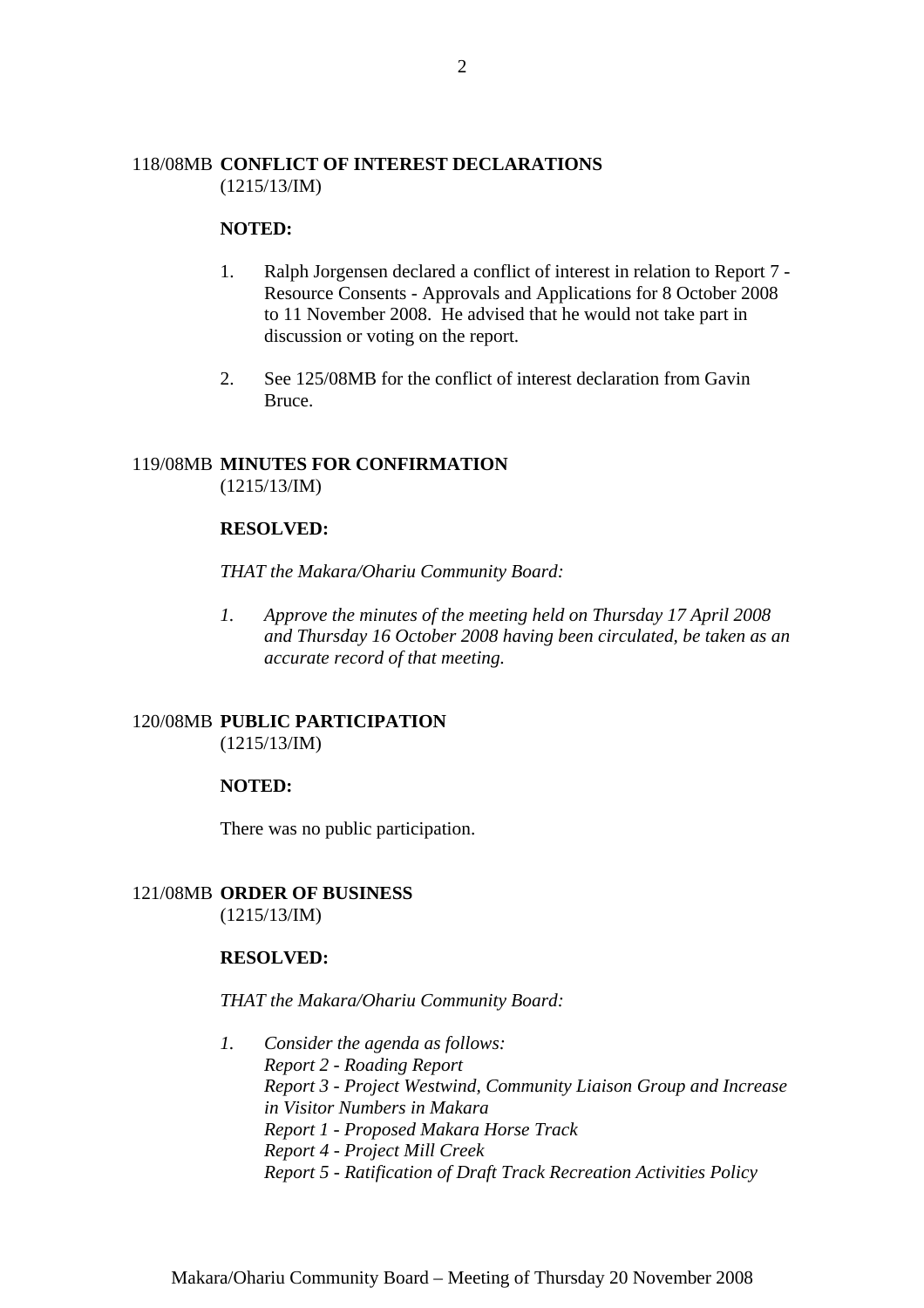*Report 6 - 2009 Schedule of Ordinary Meetings for Makara/Ohariu Community Board Report 7 - Resource Consent Approvals and Applications for 8 October until 11 November 2008 Report 8 - New Zealand Community Boards Conference – Christchurch, 19 – 21 March 2008 Report 9 - Forward Programme.* 

#### 122/08MB **ROADING REPORT**

(1215/13/IM) (ORAL REPORT)

## **NOTED:**

Steve Wright – Team Leader Resurfacing and Contracts was in attendance for this item. The Board have completed their drive around the Makara and Ohariu Valley areas. Sealing in Makara and Ohariu Valley is to be carried out over the next few weeks.

## 123/08MB **PROJECT WESTWIND:**

• **COMMUNITY LIAISON GROUP** 

• **INCREASE IN VISITOR NUMBERS TO MAKARA**  (1215/13/IM) (ORAL REPORT)

#### **NOTED:**

Carolyn Wylie and Mark France from Meridian Energy were in attendance for this item. Updates were given on where the project is at.

Discussion was had on the plans for a recreation area to be created in conjunction with the Wind Farm. There is the opportunity to create a public recreation area which will enable bikers, walkers and vehicle users to access the coastal end of Quartz Hill.

(Gavin Bruce joined the meeting at 7.12pm.)

A suitable date for an open day at the Makara Hall is being sorted out to enable the concept plans for the recreation area to be put on display.

#### 124/08MB **PROPOSED MAKARA HORSE TRACK**

(1215/13/IM) (ORAL REPORT)

#### **NOTED:**

Representatives of the Makara Pony Club and the equestrian community were in attendance for this item. They are interested in having a series of tracks which in time will connect Pony Club with various other horse tracks in the Makara area.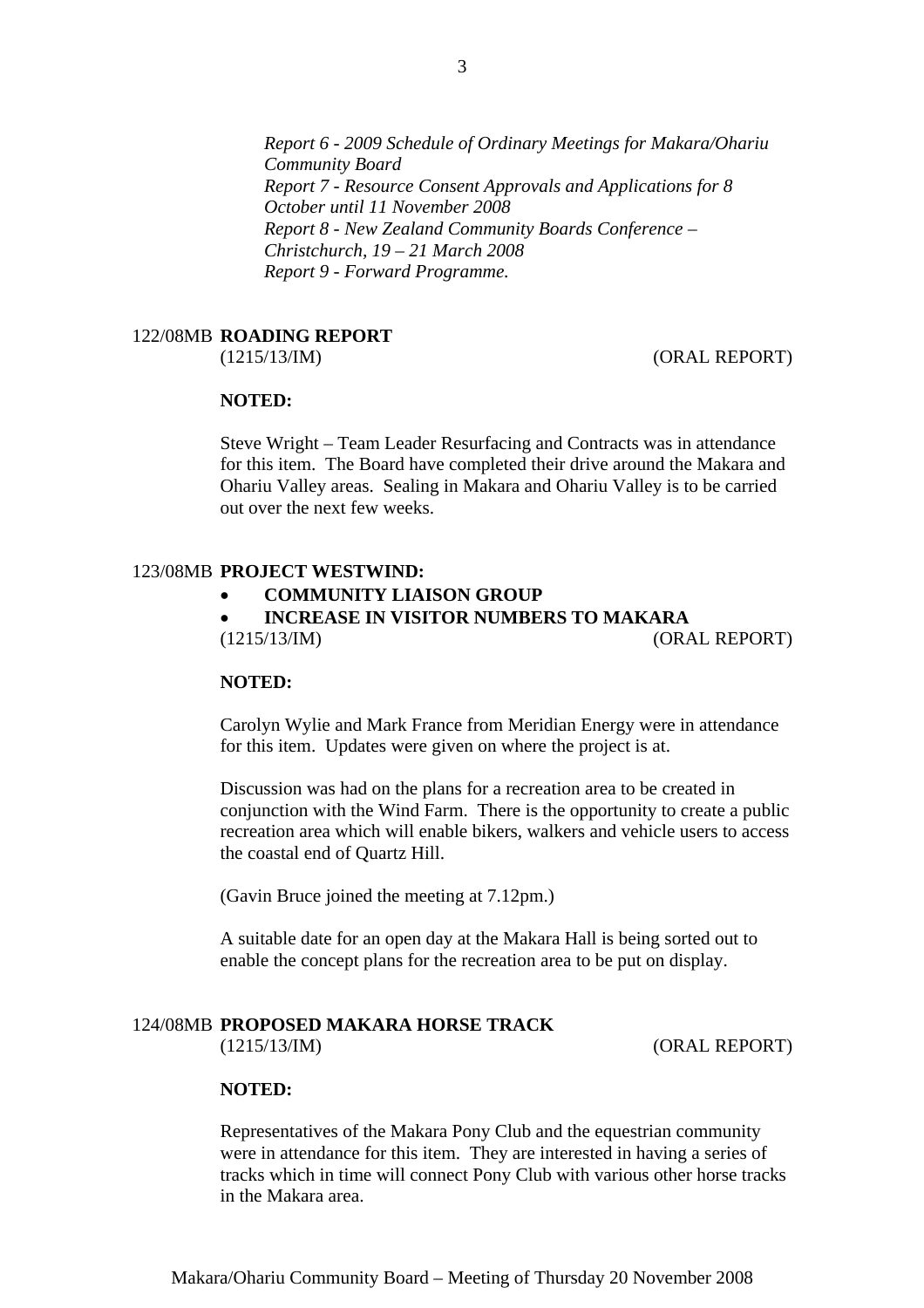#### **RESOLVED:**

*THAT the Makara/Ohariu Community Board:* 

*1. Arrange a meeting with Makara Pony Club members, Community Board representatives and Council Officers to investigate horse tracks links, particularly those in Council ownership in order to draw concept maps with a view to creating a permanent track network in the Makara/South Makara/South Karori areas.* 

## 125/08MB **CONFLICT OF INTEREST DECLARATION** (1215/13/IM)

#### **NOTED:**

Gavin Bruce declared a conflict of interest in relation to Report 4 – Project Mill Creek. He advised that he would not take part in discussion or voting on the item.

(Gavin Bruce withdrew from the table for Report 4.)

## 126/08MB **PROJECT MILL CREEK**

(1215/13/IM) (ORAL REPORT)

#### **NOTED:**

There was nothing further to report except that the Resource Consent Hearing decision is expected prior to Christmas.

(Gavin Bruce returned to the table.)

## 127/08MB **RATIFICATION OF DRAFT TRACK RECREATION ACTIVITIES POLICY SUBMISSION**

Submission of the Makara/Ohariu Community Board. (1215/13/IM) (REPORT 5)

#### **RESOLVED:**

*THAT the Makara/Ohariu Community Board:* 

- *1. Receive the information.*
- *2. Ratify the Board submission to the Draft Track Recreation Activities Policy.*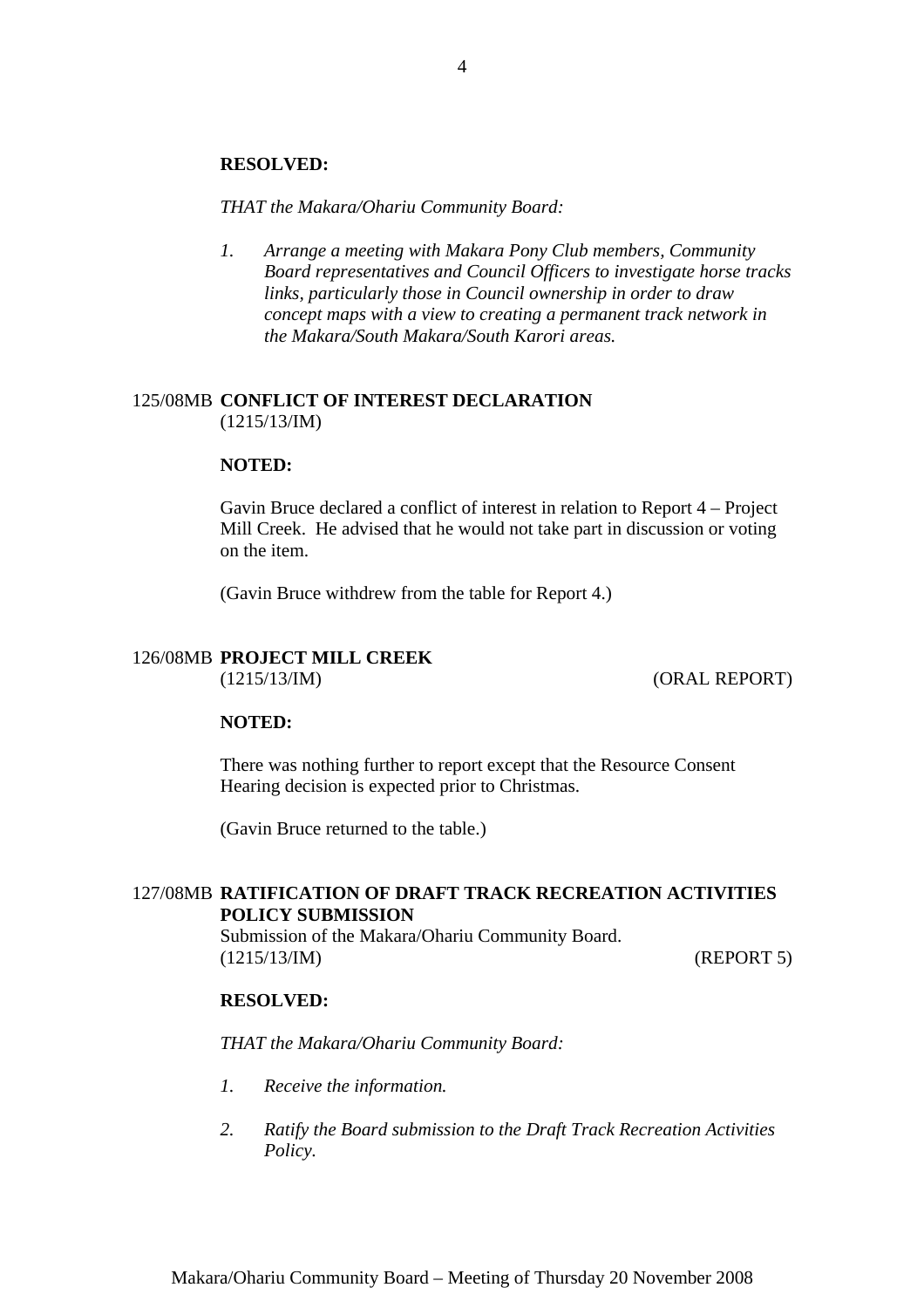## 128/08MB **2009 SCHEDULE OF ORDINARY MEETINGS FOR MAKARA/OHARIU COMMUNITY BOARD**

Report of Fiona Dunlop – Senior Community Adviser. (1215/13/IM) (REPORT 6)

## **RESOLVED:**

*THAT the Makara/Ohariu Community Board:* 

- *1. Receive the information.*
- *2. Agree to hold Makara/Ohariu Community Board meetings on: Thursday 19 February 2009 Wednesday 18 March 2009\* Thursday 16 April 2009 Thursday 21 May 2009 Thursday 18 June 2009 Thursday 16 July 2009 Thursday 20 August 2009 Thursday 17 September 2009 Thursday 15 October 2009 Thursday 19 November 2009 Thursday 17 December 2009. \* Note that this is a Wednesday as the Thursday is the start of the New Zealand Community Boards Conference*
- *3. Agree to meet at 7.00pm in either the Makara Hall or the Ohariu Valley Hall.*

(Ralph Jorgensen withdrew from the table for Report 7.)

## 129/08MB **RESOURCE CONSENTS - APPROVALS AND APPLICATIONS FOR 8 OCTOBER 2008 TO 11 NOVEMBER 2008**

Report of Bill Stevens – Manager, Local Area Planning, North and West. (1215/13/IM) (REPORT 7)

#### **NOTED:**

Bill Stevens – Manager, Local Area Planning, North and West was in attendance for this item.

#### **RESOLVED:**

*THAT the Makara/Ohariu Community Board:* 

*1. Receive the information.* 

(Ralph Jorgensen returned to the table.)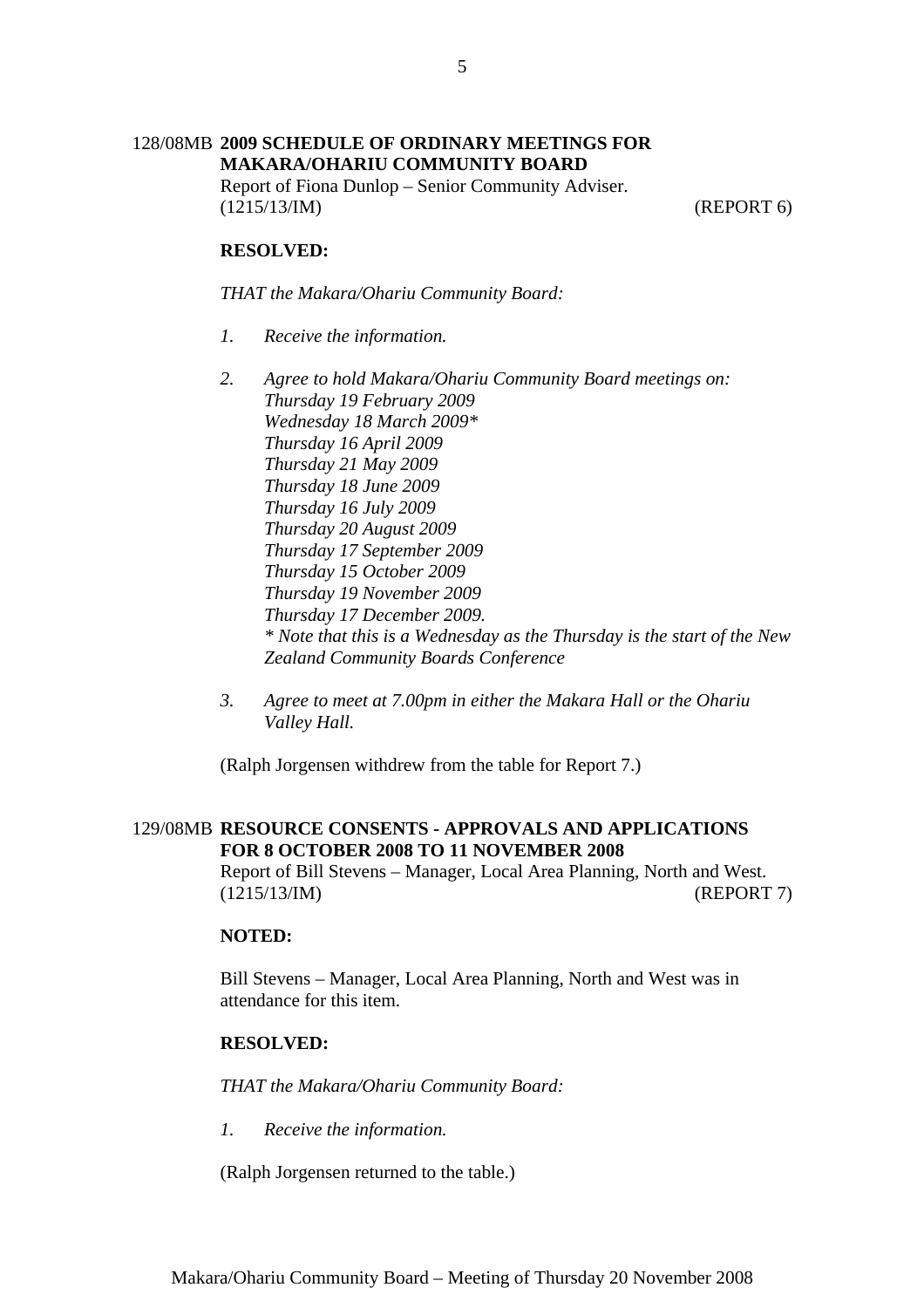## 130/08MB **NEW ZEALAND COMMUNITY BOARDS CONFERENCE – CHRISTCHURCH, 19 – 21 MARCH 2008**

(1215/13/IM) (ORAL REPORT)

## **NOTED:**

The Board noted that a report would be going to the Council meeting on Wednesday 26 November 2008 seeking approval for one Community Board member from each Community Board to attend the conference.

#### 131/08MB **FORWARD PROGRAMME**

Report prepared by Democratic Services. (1215/13/IM) (REPORT 9)

#### **RESOLVED:**

*THAT the Makara/Ohariu Community Board:* 

- *1. Receive the information.*
- *2. Approve and amend as needed, the draft work programme for the upcoming meeting.*

| <b>Meeting Date</b>       | <b>Items</b>                                                                                                                                                                                                                                                                                                                                                                                                                                                                                                                                      |
|---------------------------|---------------------------------------------------------------------------------------------------------------------------------------------------------------------------------------------------------------------------------------------------------------------------------------------------------------------------------------------------------------------------------------------------------------------------------------------------------------------------------------------------------------------------------------------------|
| Thursday 18 December 2008 | <b>Standing Items</b><br>≻<br><b>Project Westwind and</b><br>Community Liaison<br>Group<br>Project Mill Creek<br>$\lambda$ $\lambda$ $\lambda$<br><b>Roading Report</b><br><b>Resource Consent</b><br>Approvals and<br>Applications<br><b>Forward Programme</b><br>⋗<br>Attendance at New Zealand<br>Community Board<br>Conference – Christchurch,<br>$19 - 21$ March 2008<br>Ratification of Board<br><b>Submission to Proposed</b><br><b>Wellington City Council</b><br>Bylaw Part 9 – Waste<br><i>Management</i><br><b>Makara Horse Tracks</b> |
|                           | <b>Long Gully Windfarm</b>                                                                                                                                                                                                                                                                                                                                                                                                                                                                                                                        |
| February 2009             | <b>Standing Items</b>                                                                                                                                                                                                                                                                                                                                                                                                                                                                                                                             |
|                           | <b>Ohariu Streams Project</b>                                                                                                                                                                                                                                                                                                                                                                                                                                                                                                                     |